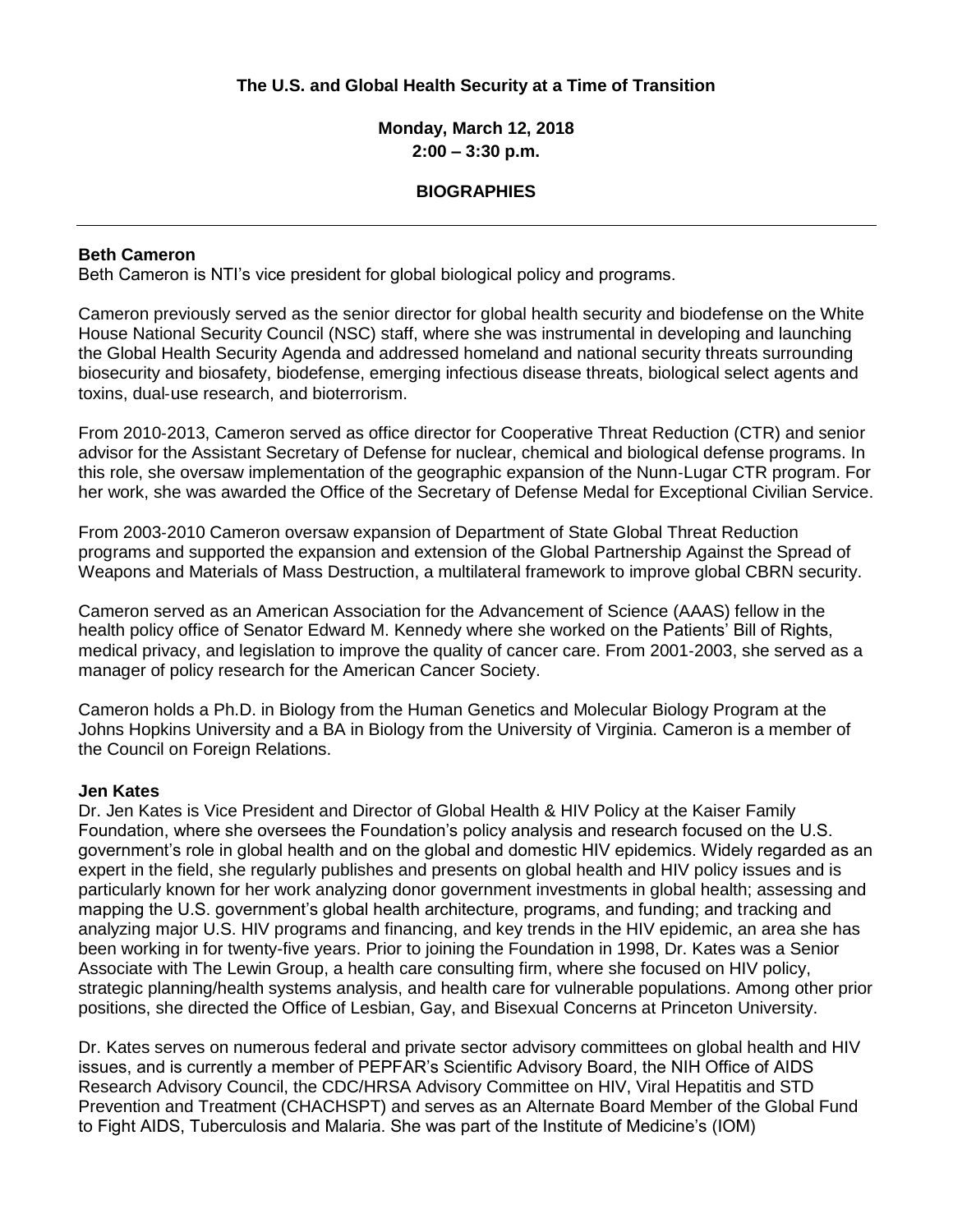Congressionally-mandated evaluation of PEPFAR and two IOM study committees commissioned by the White House to inform the national HIV policy in the United States.

Dr. Kates received her Ph.D. in Health Policy from George Washington University, where she is also a lecturer. She is also a lecturer at the Johns Hopkins School of Advanced International Studies. She holds a Bachelor's degree from Dartmouth College, a Master's degree in Public Affairs from Princeton University's Woodrow Wilson School of Public and International Affairs and a Master's degree in Political Science from the University of Massachusetts.

## **Rebecca Katz**

Dr. Rebecca Katz is an Associate Professor and Co-Director of the Center for Global Health Science and Security at Georgetown University. Prior to coming to Georgetown, she spent ten years at The George Washington University as faculty in the Milken Institute School of Public Health. Her research is focused on global health security, public health preparedness and health diplomacy. Since 2007, much of her work has been on the domestic and global implementation of the International Health Regulations. Since 2004, Dr. Katz has been a consultant to the Department of State, working on issues related to the Biological Weapons Convention, pandemic influenza and disease surveillance. Dr. Katz received her undergraduate degree from Swarthmore College, an M.P.H. from Yale University, and a Ph.D. from Princeton University.

### **Nancy Knight**

Captain Nancy Knight, MD, has worked for CDC for the past ten years. Currently, she serves as Director of the Division of Global Health Protection (DGHP). Previously, Dr. Knight was the Country Director for [CDC-South Africa](https://www.cdc.gov/globalhealth/countries/southafrica/default.htm) from July 2012 to April 2017.

Prior to her arrival in South Africa, Dr. Knight served as the Director of CDC's Division of Global HIV and TB (DGHT) in [Kenya](https://www.cdc.gov/globalhealth/countries/kenya/default.htm) and as CDC's Assistant Director for Clinical Programs for [PEPFAR](https://www.pepfar.gov/) and then as CDC Country Director in [Nigeria,](https://www.cdc.gov/globalhealth/countries/nigeria/default.htm) where she also provided medical care to the mission community at the Embassy Health Unit in Abuja. She provided oversight and direction to the interagency PEPFAR program in each of these countries, responsible for the effective planning of approximately \$450-\$500M annually.

Throughout her international career, Dr. Knight has led the development, coordination, and implementation of key public health policies and programs. She has extensive experience advancing public health priorities through leadership and close collaboration with government officials and partners. Dr. Knight began her career with the U.S. government in HRSA's [Bureau of Health Professions](https://bhw.hrsa.gov/) in 2001, serving in several different roles, including Branch Chief of the Primary Care Medical Education Branch, Division of Medicine and Dentistry, and Acting Deputy Director, Division of Medicine and Dentistry. Her work in the division focused on improving the quality of primary care medical education and services in the United States, and included management of a budget of \$93M and more than 450 grants annually. She has also supported public health at the local government level with the [City of Cincinnati Health](http://www.cincinnati-oh.gov/health/)  [Department,](http://www.cincinnati-oh.gov/health/) providing primary healthcare services and working on a number of response teams responsible for local and regional disaster response planning and coordination.

Dr. Knight received her Bachelor of Arts in biology and psychology from Washington University and her medical degree from the University of North Carolina at Chapel Hill, where she graduated with honors. She completed her family medicine residency at the University of Cincinnati and is board certified in Family Medicine. Prior to medical school, Dr. Knight served as a [Peace Corps](https://www.peacecorps.gov/) volunteer in Lesotho, where she worked as a secondary school science teacher.

#### **Josh Michaud**

Josh Michaud is an Associate Director for Global Health Policy at the Kaiser Family Foundation, where he helps guide and oversee the Foundation's research and analysis in the area of global health. Dr. Michaud is an authority on a wide range of global health policy issues including financing, the role of U.S. agencies in global health, global health diplomacy, and health security and emerging diseases. Dr. Michaud is also a Professorial Lecturer at the Johns Hopkins University School of Advanced International